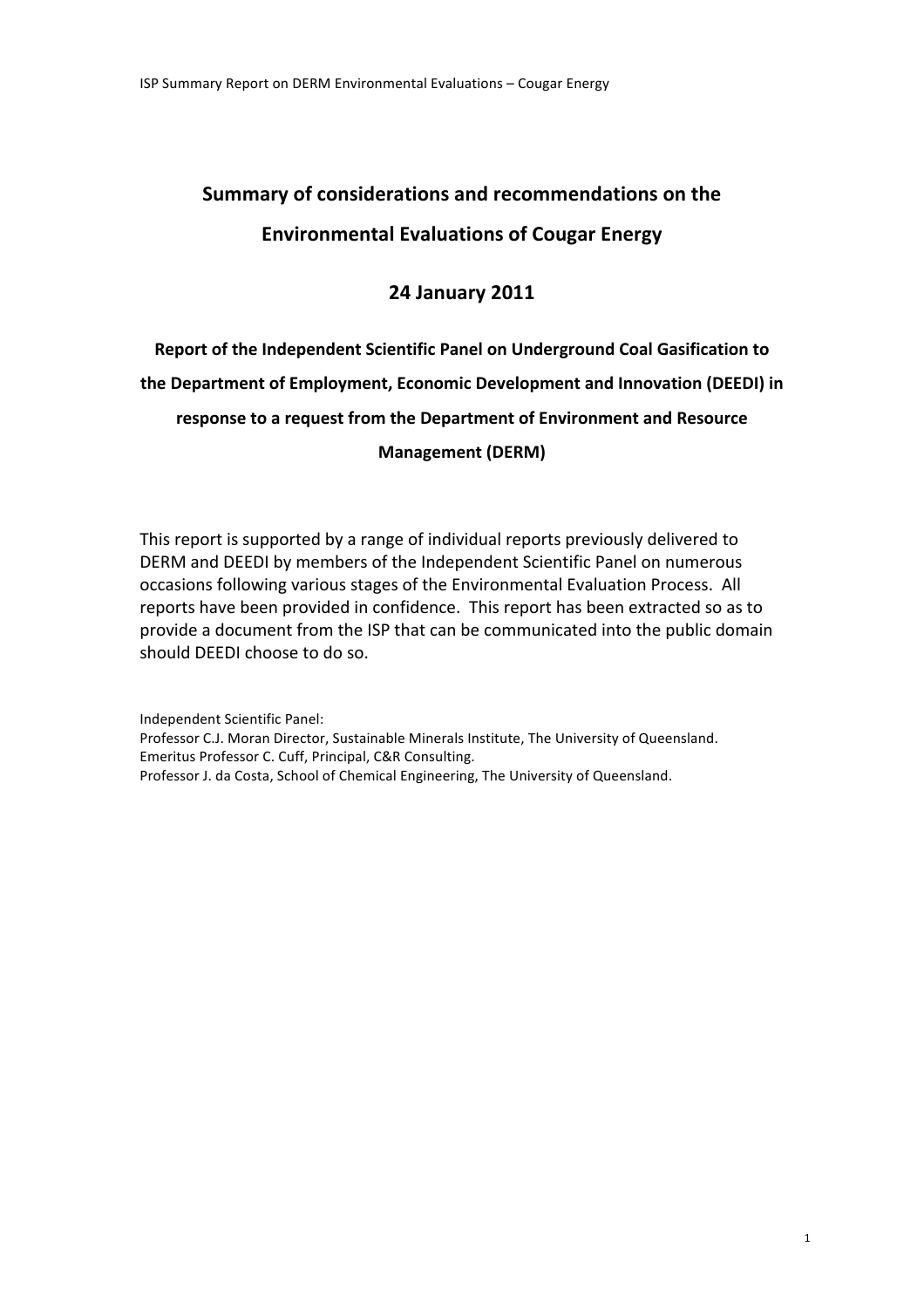## **CONTENTS**

| $1_{\cdot}$ |      |  |
|-------------|------|--|
| 2.          |      |  |
|             | 2.1. |  |
|             | 2.2. |  |
|             | 2.3. |  |
|             | 2.4. |  |
|             | 2.5. |  |
| 3.          |      |  |
|             | 3.1. |  |
|             | 3.2. |  |
|             | 3.3. |  |
|             | 3.4. |  |
|             | 3.5. |  |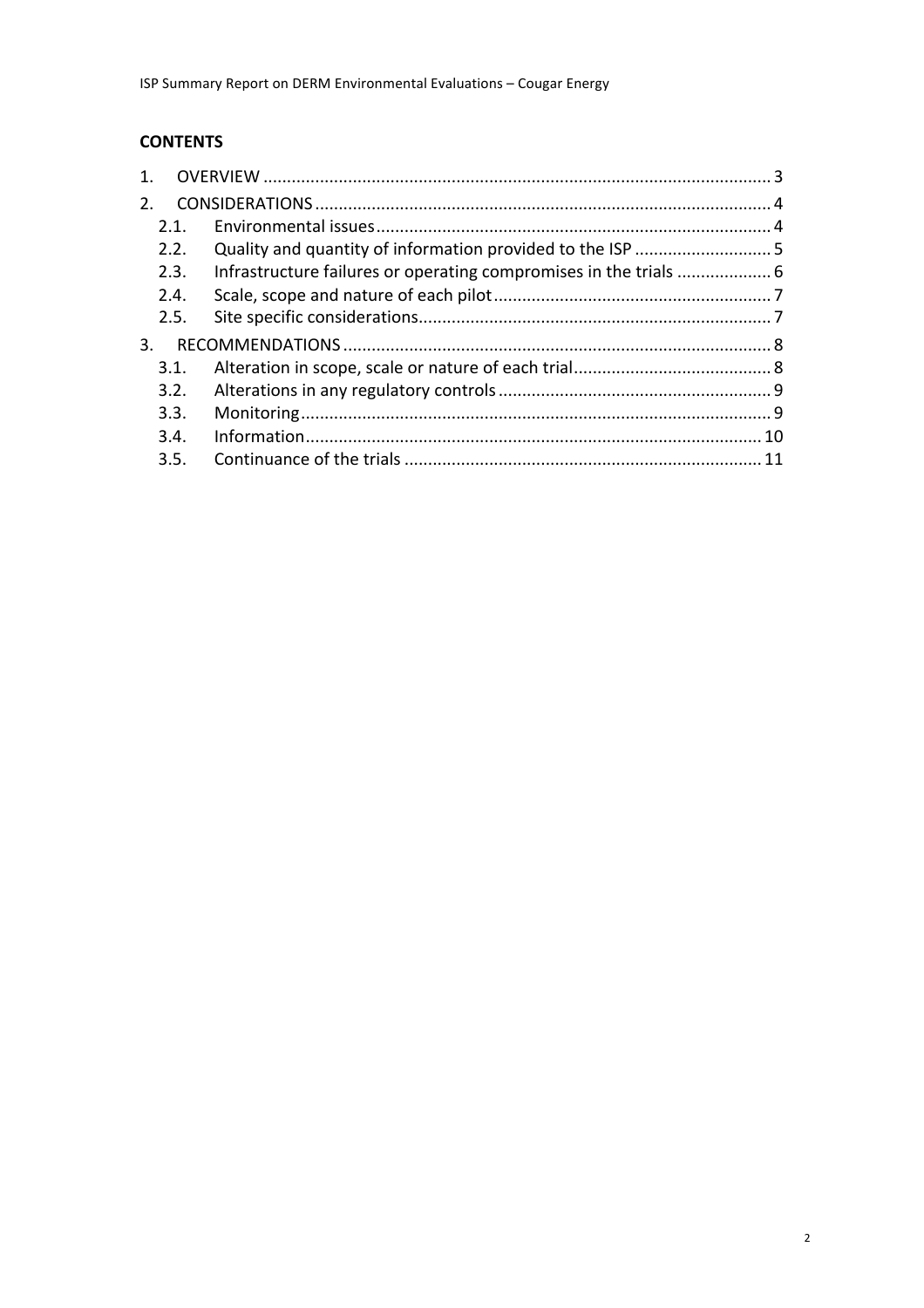## **1. OVERVIEW**

The report summarises a number of pieces of advice previously delivered to the Department of Environment and Resource Management (DERM) and the Department of Employment, Economic Development and Innovation (DEEDI).

This report summarises the ISP's advice on environmental issues, the quantity and quality of information provided to the ISP by Cougar Energy, infrastructure failures and operating compromises to the trial and the scale, scope and nature of the pilot. These topics were considered on the basis of a specific request by DERM.

The ISP proposes to continue to follow its established roadmap for the trial. The ISP will send in the next weeks the proposed reporting risk assessment approach to the company for feedback. This will be followed by finalisation of the reporting risk assessment format and the minimum data set required to support reporting. The ISP expects Cougar Energy to participate because the decommissioning process for that site once completed, should form part of their complete report to the ISP. The ISP's report to government is to provide government with the considerations of the ISP of the success or otherwise of each of the technology based on the pilot trial. Assessment of the Cougar Energy technology should be on the same basis as the other companies.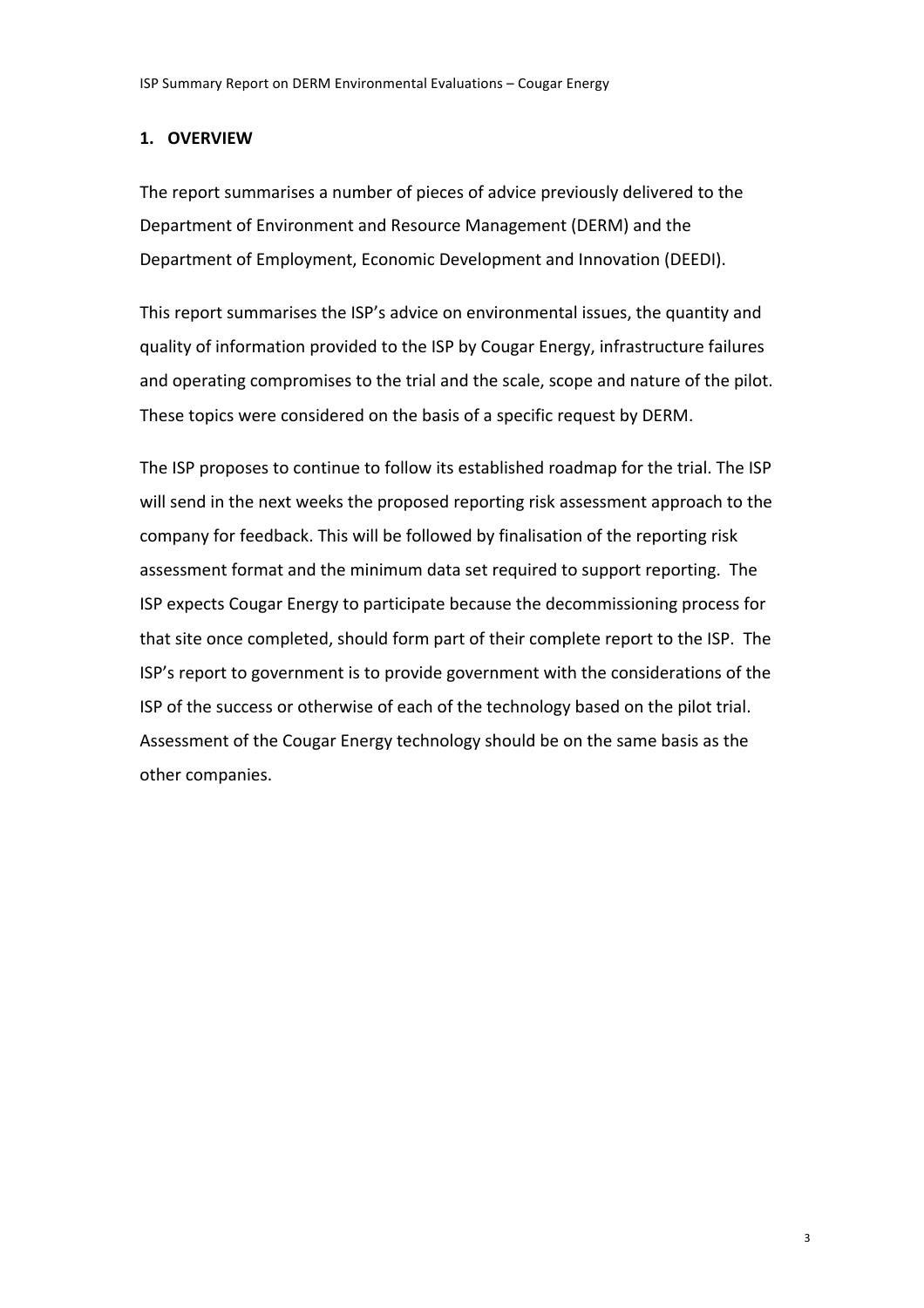#### 2. CONSIDERATIONS

#### 2.1. Environmental issues

Commentary on environmental aspects (including air, water, land and waste) of the three pilots with respect to the underground gasification process and any gas treatment

The ISP has found some difficulty in assessing the implications of the Environmental Evaluations in some aspects of environment because of a lack of sufficient base line information. More systematic monitoring should have been required and undertaken at the outset. All trials should have had the same initial baseline and monitoring requirements and minimum conditions for Environmental Authorities (EAs) should have been in place and been as consistent as possible across the trials.

Environmental Evaluations implications have been observed for water and land in relation to the Cougar Energy trial where benzene and toluene were each detected. Detection occurred in adjacent bores, ie, benzene in one bore and toluene in another in a different stratum/horizon. Each bore recorded one reading less than stock water limits but greater than drinking water limits. Both were detected in bores at some distance (approx. 250m) from the chamber, which is a concern as it indicates high likelihood of transport from the chamber. It is not possible to be certain of this because no isotopic signatures of the benzene or toluene were reported. However, gas composition that was measured at the same locations is consistent with the gas source being the chamber. Therefore, water quality was compromised. It is unknown whether pollution of the soil/regolith on the path between the chamber inlet and the bores occurred. No benzene or toluene was detected in surrounding bores and water systems following extensive survey conducted by DERM. However, in a sample submitted by Cougar on the 28 October, a benzene concentration of 45 micrograms per litre was found in borehole T5058. This is above the trigger level of 1 microgram per litre.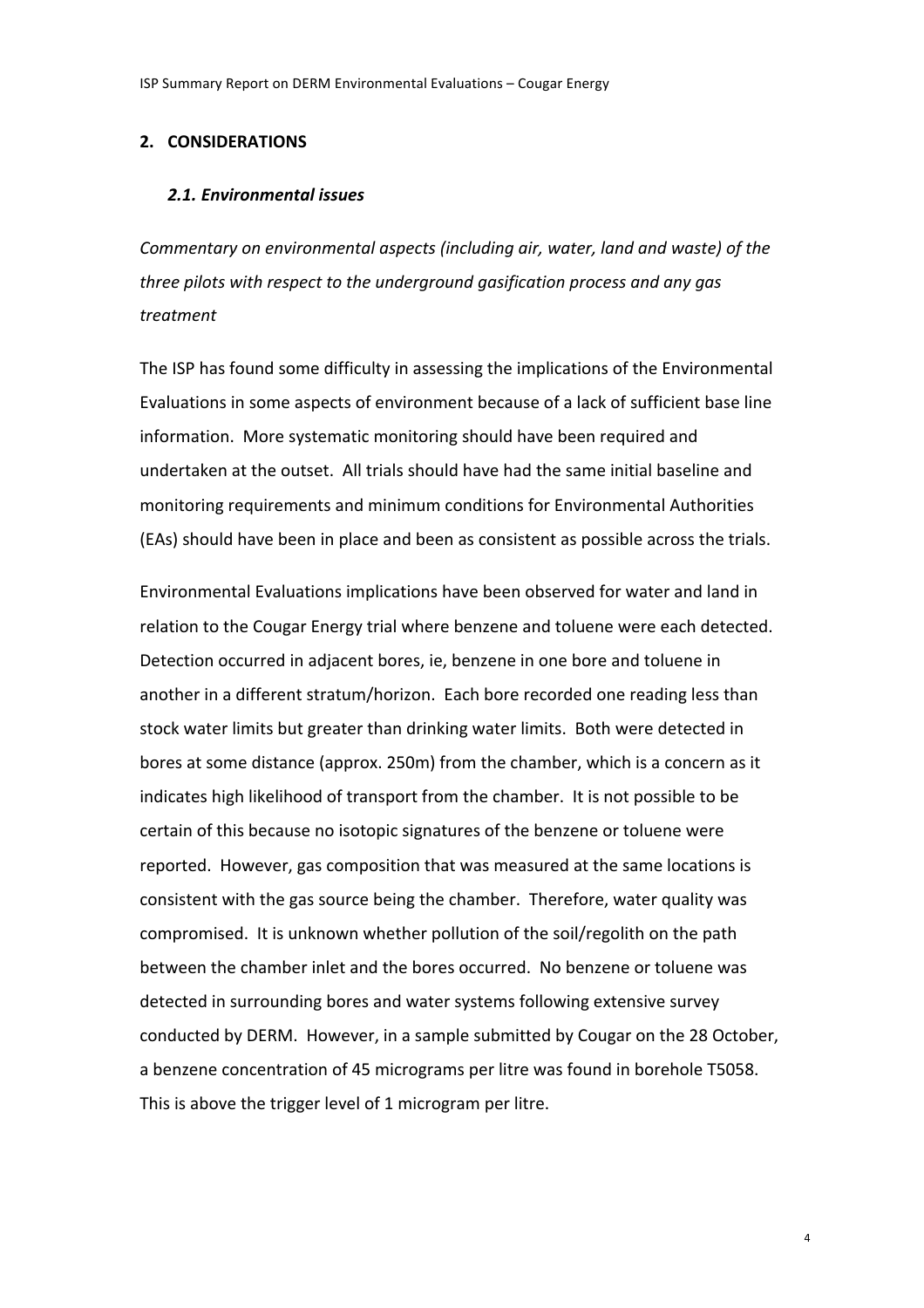In all three pilots more attention should have been given to obtaining appropriate base line data (see section  $3.3$  – monitoring). The information disclosed by Cougar Energy is inadequate. Acquisition of better data beforehand would have revealed the complexities of the hydrological situation at Kingaroy before the burn. The complexity at this site may have indicated a precautionary approach.

For valid environmental comparisons, all three trials should have had similar compliance conditions within their EAs.

## 2.2. Quality and quantity of information provided to the ISP

All companies provided the ISP initially with background information that described their technologies and also general information on the benefits to society and the Queensland economy of underground coal gasification. The latter material, in particular, was clearly articulated. The case made was obviously aimed at advocacy for the UCG industry but that was explicit and not otherwise represented.

Cougar Energy have a stated position that they are not engaged in running a pilot trial of a new technology but a small-scale facility of a well-tested technology. Consequently, they assert, they do not need a lot of in-house technical capability and can rely on consultants as required. Consistent with this view, when the ISP interviewed Cougar Energy at their offices a consultant explained, via use of a whiteboard alone, their underground design and operational approach. The ISP prefers the approach adopted by another company of building strong internal technical capacity.

The documentation for the Environmental Evaluations and monitoring information provided by Cougar Energy has generally lacked detail and been less-than-clear in explanation with some self-contradictory comments and other comments that were difficult to interpret. In some cases, specific requests were made and either overlooked or misinterpreted.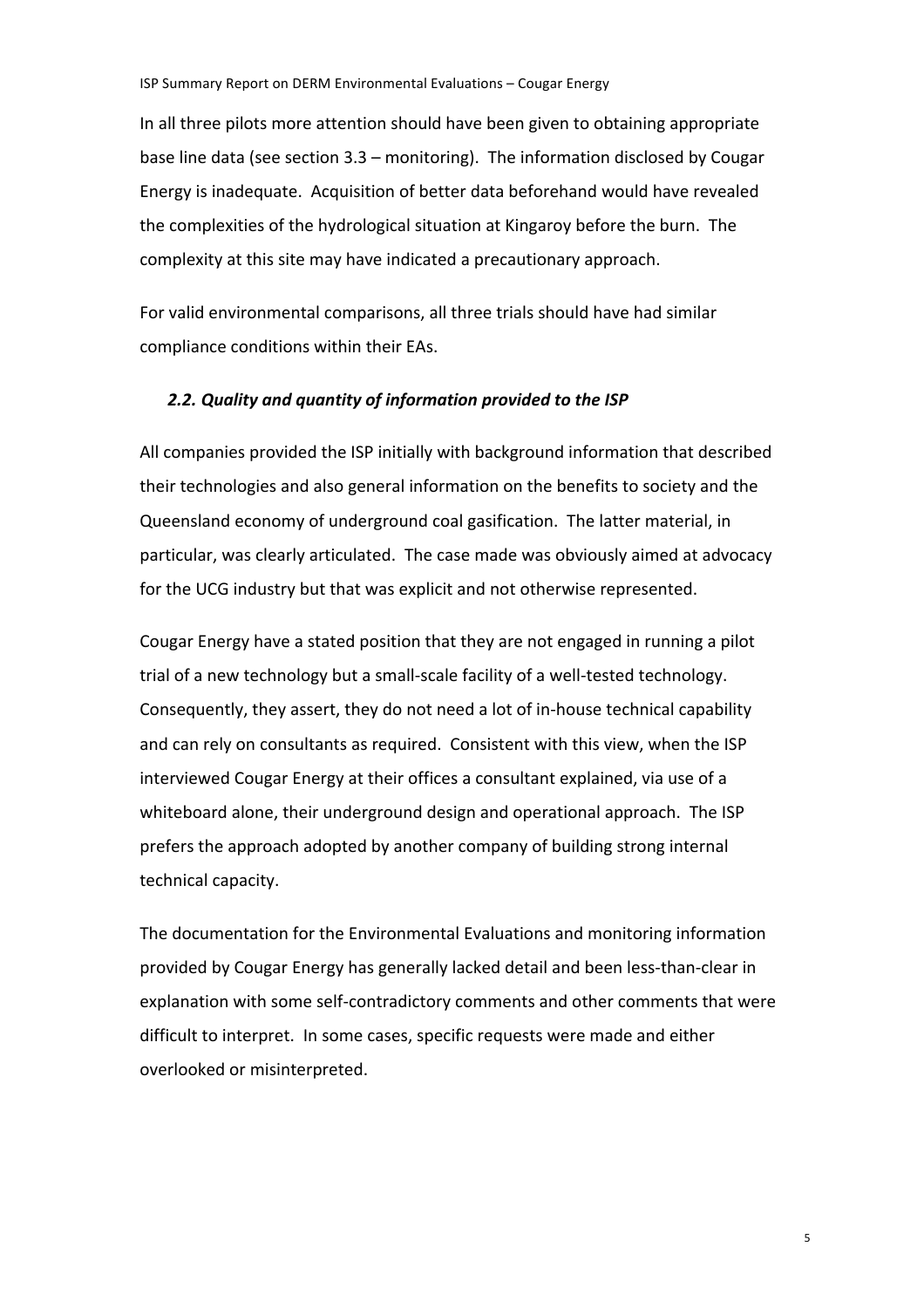#### 2.3. Infrastructure failures or operating compromises in the trials

This section considers any malfunctions that may have occurred at any of the sites, the risk to the environment from these and corrective measures put in place, or proposed, to prevent a recurrence during the remainder of the trial

The current situation is that Cougar Energy has had a failure of infrastructure. Understanding the causes of this failure is important, and obtaining this understanding should be an essential part of the pilot study.

At Cougar Energy, backpressure soon after ignition appears to be the best explanation for the pushing of water and ash up the inflow bore/pipe. Pressure and temperature have been proposed as explanation for the compromise to the bore casing at a point where, during construction, a join was made. Water and gas then escaped through the compromised infrastructure and were detected in bore down the gradient of groundwater flows. It is possible that the flow was along a preferential pathway at the interface between two horizons/strata. Gas continued to appear in one of the bores for some time after the event indicating the compromise did not self anneal. The Cougar Energy situation is concerning, with at least a casing breach of the bores, and the additional potential of an underground explosion, having released contaminated waters into the groundwater. The fact that the possible existence of an explosion has yet to be confirmed or ruled out, means that corrective measures have not been put in place to prevent the reoccurrence of this type of malfunction. Finally, the compromised infrastructure remains in the condition it was when the incident occurred (assuming no further deterioration, which may have occurred). Whilst infrastructure compromise is the most convincing explanation, detection of benzene and toluene in separate bores in different aquifers remains unexplained. Even though various hypotheses have been put forward none are very convincing. Other transport mechanisms and pathways, therefore, cannot be entirely ruled out.

6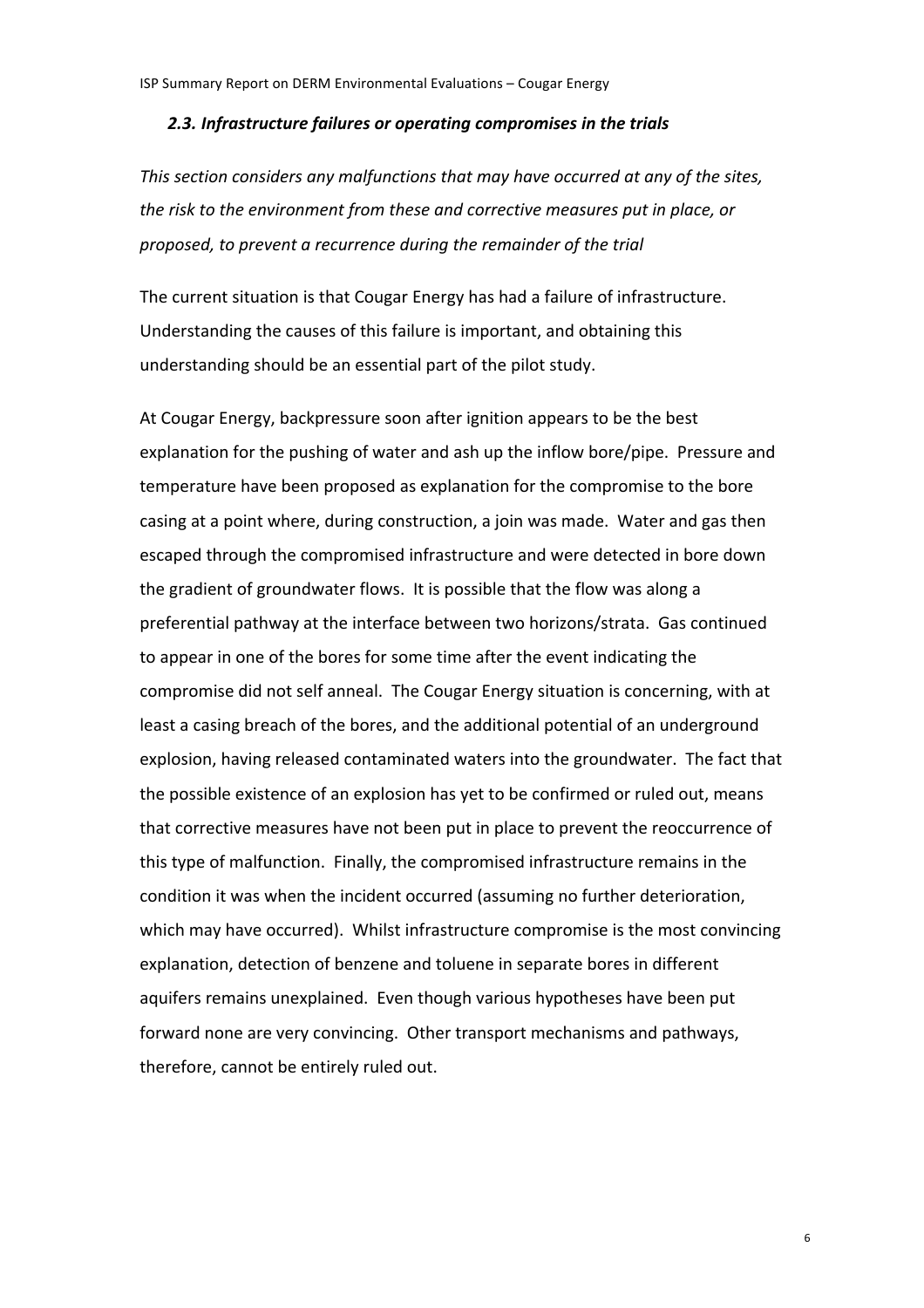#### 2.4. Scale, scope and nature of each pilot

The scale, nature and scope of these pilot programmes are in line with their purpose as technological trials, and are appropriate for this function.

### 2.5. Site specific considerations

This section considers any matters relevant to the location of each of the sites and environmental values at each location.

The ISP's view is that the location of the Cougar Energy trial in the Kingaroy region was not optimal. The local hydrogeology indicates considerable underground complexity and potential for preferential flow of groundwater. This information was contained in the consultant's report that was available to Cougar Energy (and therefore potentially to government) at the time of approval. It is unclear why the trial was not located in a more simple hydrogeological setting, which was available not too distant from the existing site. The complexity of the aquifers and strata surrounding the test chamber are not competent to contain potential, and as it turns out actual, fluid flows potentially containing contaminants. Regardless of the hydrogeological setting, the ISP does not accept that the surrounding land use provides an optimal site setting for UCG. In particular, agricultural reliance on the groundwater of the region is not a circumstance prudent for trialling UCG production, given the environmental, anthropogenic and political consequences of a malfunction such as happened. The location for testing of this type of technology should be carried out in as close to controlled circumstances as possible.

An important site consideration is the maintenance of sufficient groundwater pressure surrounding the chamber to contain and control the burn. One potential change to the current operating environment is the regional development of the coal seam gas (CSG) industry. To extract coal seam gas, groundwater pressure must be reduced to allow the gas to desorb from the coal. Origin Energy presented their estimates of pressure reduction across the CSG production region to the ISP and the State government interdepartmental working group. Their proposition was that a significant pressure decrease would occur and they contend that this is likely to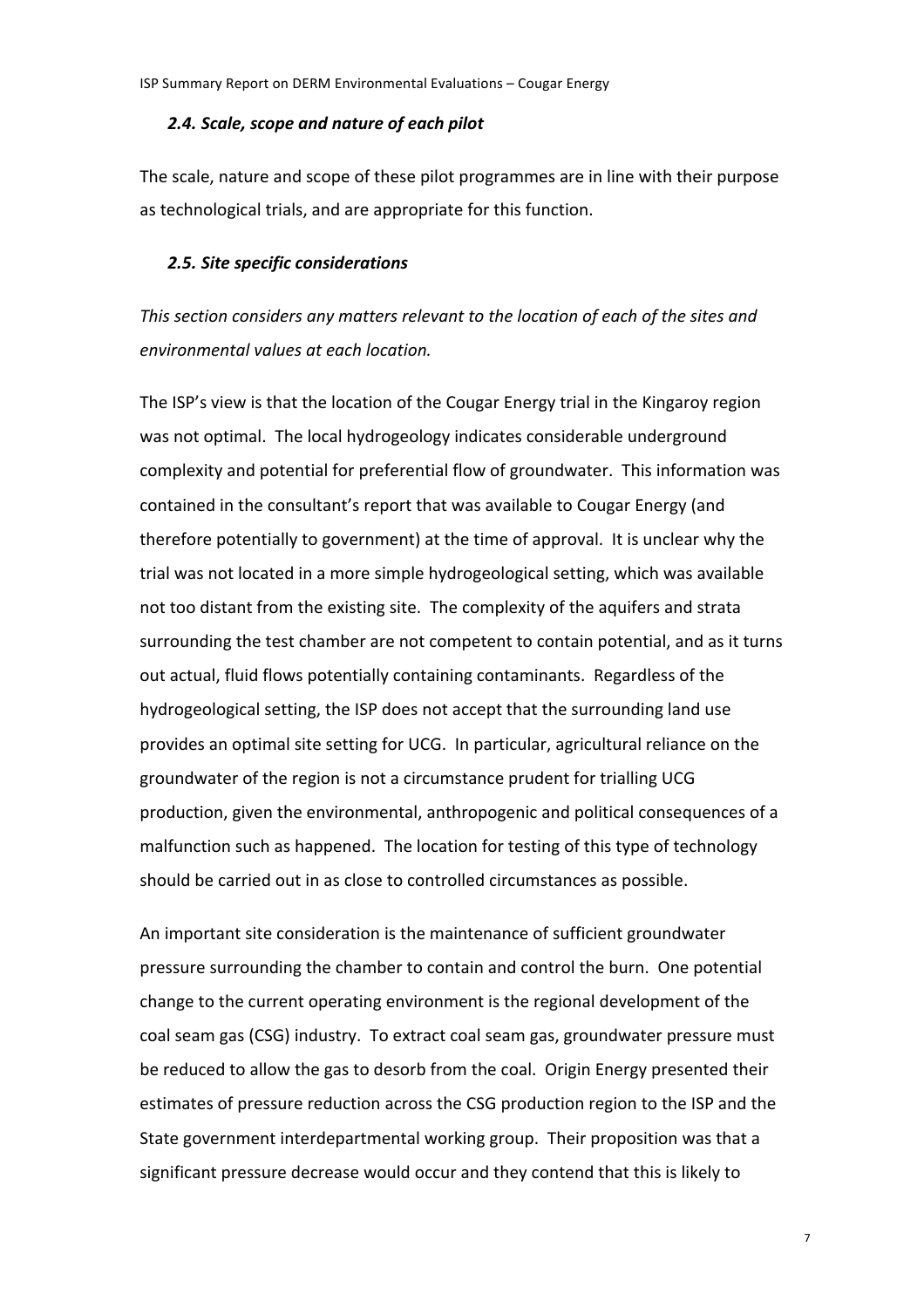#### ISP Summary Report on DERM Environmental Evaluations - Cougar Energy

impact UCG. The details of the Origin groundwater modelling (calibration, validation and simulation results) have not yet been received by the ISP. It is unknown from the presentation whether modelling was only undertaken in the Walloon coal measures (from where CSG is extracted in the Surat Basin) or whether pressure changes in other connected aquifers was also modelled. If the former, then the Origin information is only relevant for assessment of pressure effects where UCG is being undertaken in the same measures as the CSG extraction. If modelling was extended to other connected aquifer systems then the information may be of assistance in assessing pressure impacts on UCG in those connected systems.

Without the Origin modelled data it is difficult for the ISP to assess the impact of pressure decrease from CSG on UCG. It is important that DERM access the modelling outputs and assess the details. The ISP is prepared to assist in this activity. Given uncertainty over the time course of development of CSG and that the assumptions regarding this in the Origin Energy modelling are unknown, the ISP does not feel it appropriate to make recommendations regarding responses by government. If however, pressure is expected to be reduced to below the chamber operating pressure in the UCG pilot trial within the next 6-12 months then a discussion between government, the CSG and UCG companies should occur to determine the best course of action with respect to spatial development of CSG. If however, the drawdown is to occur after the pilot trials are concluded then the issue would be more appropriately dealt with in the ISP considerations of impacts of UCG industry scale up. The Cougar Energy Kingaroy trial has the least exposure to this potential impact.

## 3. RECOMMENDATIONS

#### 3.1. Alteration in scope, scale or nature of each trial

The scale, nature and scope of the pilot programmes are appropriate for a trial programme. There is no need to alter these factors. However, alteration of regulatory controls may include measures to dictate factors including the scope, scale and nature of future trials, especially with regards to monitoring requirements.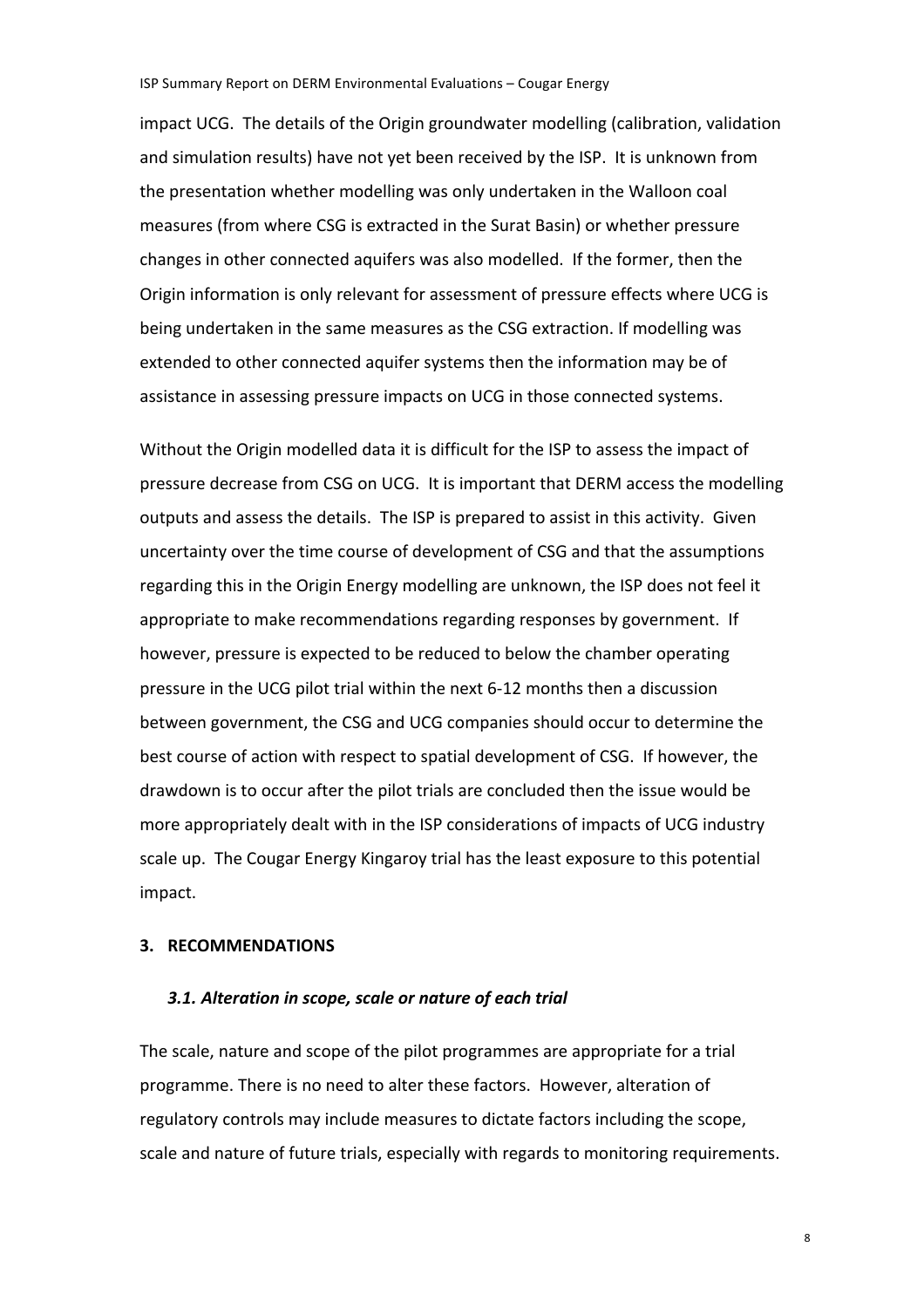*Recommendation 1.* Given the incident at the Cougar Energy site, it is recommended that the nature of the Cougar Energy trial be changed to short circuit the operational phase and move under a planned regime to decommissioning of the chamber.

#### **3.2. Alterations in any regulatory controls**

*Recommendation 2.* It is recommended that the Government moves to place all three trials under the same minimum Environmental Authority conditions without delay.

#### *3.3. Monitoring*

*Recommendation 3.* It is recommended that improved groundwater monitoring be initiated at all pilot sites and that pressure and gas monitoring be examined for adequacy.

A critical factor concerning environmental monitoring, to assist in regulatory and operational control, is the implementation of a comprehensive monitoring scheme to establish background levels of the water chemistry and soil properties. This factor relates to the issue faced by the three companies that have run UCG trials, which is the lack of initial regulatory oversight and structure within which to operate.

In all three pilots more attention should have been given to obtaining better base line data. This could have been facilitated by implementing more systematic monitoring. It is not too late to improve the water monitoring and it is recommended that this be done forthwith at all three sites.

It is recommended that concentric arrays of boreholes into all aquifers above the coal aquifer, the coal aquifer itself, and the aquifer below the burn chamber should be installed. Distances for these arrays should be logarithmic away from the burn chamber. Some bores close to the chamber may have to be sacrificed as the chamber expands. This should be seen as a reasonable and necessary cost of the trials because it is critical to have early warning of any changes to the groundwater as this is a signal that unexpected changes may be occurring in the chamber. Risk management protocols should be in place to ensure such signals trigger appropriate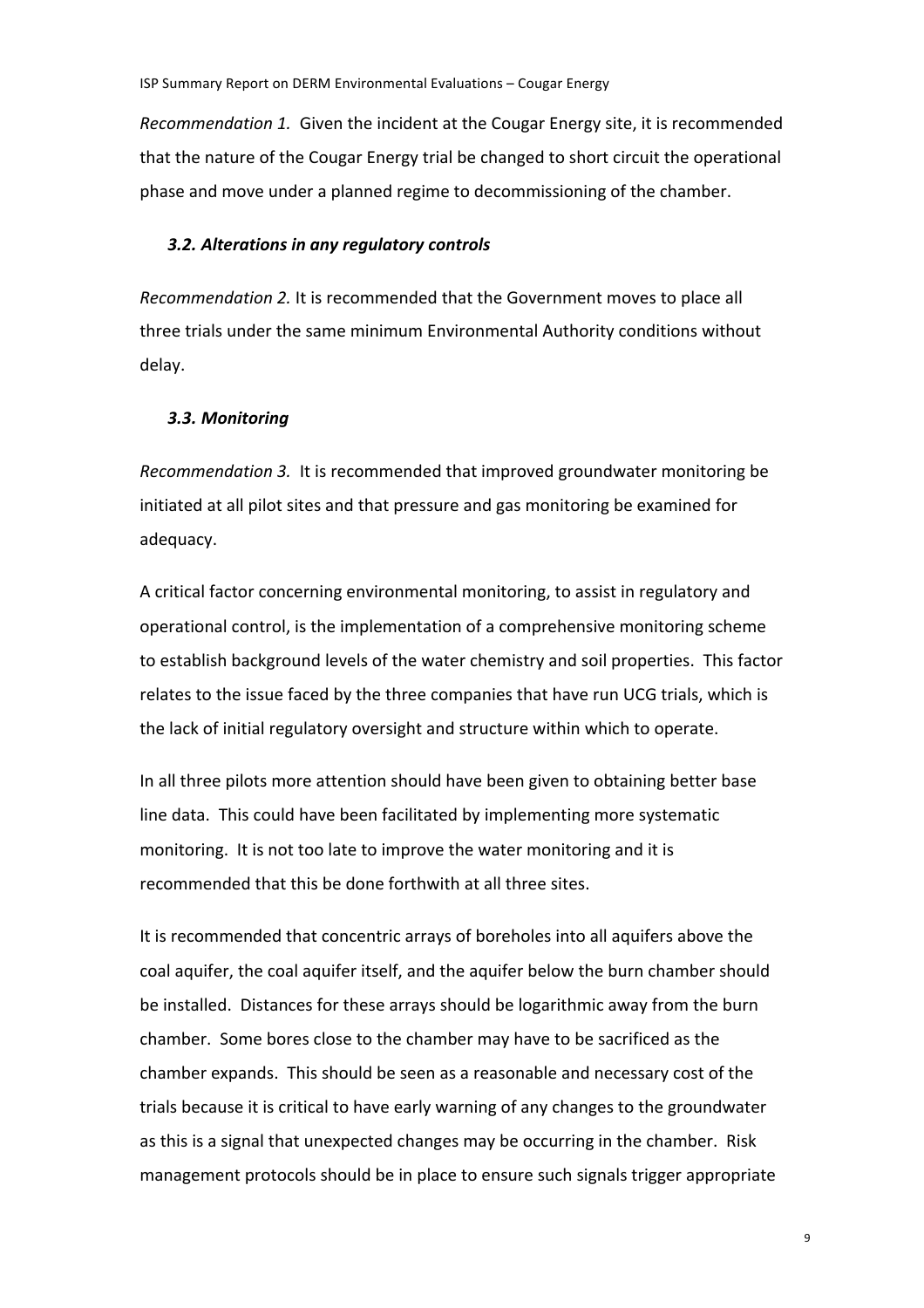actions. These actions should have been agreed with the approving government agencies before the trials commenced. Triggers should be put in place for all known possible risks at all trial sites. Triggers for temperature, gas, pressure and water quality and flow should be included.

For Western Queensland base line monitoring must include seasonal variations in groundwater compositions.

*Recommendation 4.* Monitoring at entry and exit points from the chamber should be standard for all trials to ensure that any leaks are immediately detected.

*Recommendation 5.* Soil testing in all pilots should be undertaken as close to the chamber as practical (safe) as the chamber expands. This will provide information on the possible release of contaminants from the chamber. It is considered unlikely that this will occur during normal operations of the chamber as groundwater flow is always into the chamber. However, deviations from normal operating conditions can occur and monitoring should be in place to detect any contamination as a result.

*Recommendation 6.* Given that the incident at the Cougar Energy site has resulted in a halt to gasification activities, the ISP recommends that additional monitoring be put in place immediately. This should consist of regular monitoring of water levels in the chamber (at least weekly). Further, the chamber should be surrounded by a ring of bores into the coal seam and into the aquifers above and below it. These bores should be sampled at least fortnightly for all the analytes specified in the Environmental Authority for the site. If no exceedance occurs after 6 weeks monitoring could be reduced to monthly. Further, should rainfall exceed 100mm in any 24 hour period, sampling should be conducted as soon as the site can be safely accessed.

## *3.4. Information*

*Recommendation 7.* It is recommended that the Government put together a succinct summary of cause of each of the UCG incidents, the environmental

10